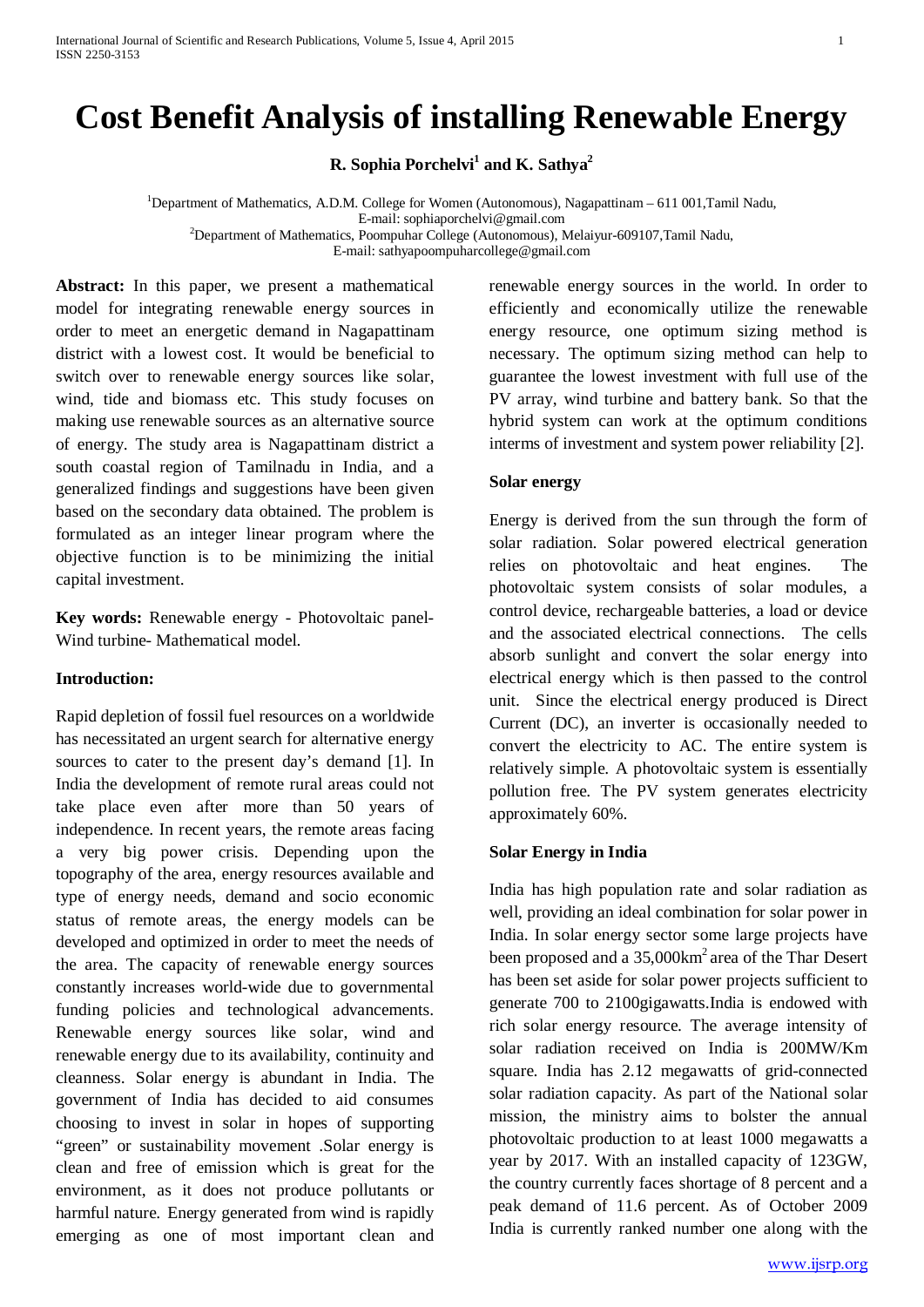United States in terms of installed solar power generation capacity [3]. For the first time generation based incentives will be provided for grid interactive solar power generation. A maximum amount of Rs. 12per KWh will be provided as incentive for electricity generated from solar photovoltaic and Rs.10 per KWh for electricity generated through the solar thermal route and fed to the grid from a power plant of 1MW capacity and above [4].



Fig:1 India's largest solar photovoltaic power plant in Kolar district of Karnataka

In Tamilnadu, totally 3522 domestic solar water heating systems and 419 industrial systems were installed under subsidy schemes of MNRE(upto 1992- 93)and state government as on 31.03.2008 solar water heating systems have also been installed in 70 government buildings such as hospitals, hostels etc., with 100% funding by the state government. For the year 2007-08, the state government has sanctioned Rs.10.000lakhs for installation of solar water heating systems in government institutions. The most common and widely used outdoor lighting systems is the SPV street lighting systems with SPV module capacity of 74WP, a lead acid battery(12volt,75Ampere ) and CFL of 11watt. It can operate from dust to dawn with automatic switch ON/OFF for 10-12 hours daily. The solar traffic signals are operative in five places in Chennai with a Government subsidy of Rs 1.5 lakhs for each signal. Solar vaccine Refrigerators are operating in five primary health centres which are in remote villages with a government subsidy Rs 10 lakhs per year [5].

# **Wind Energy**

Wind behaviour is intermittent, that is the wind speed and directions vary with time and height. The wind speed increases with height and is influenced by the roughness class of the terrain and atmospheric stability.

# **Wind Energy in India**

Wind energy has been the fastest growing renewable energy sector in the country. Commercial wind energy power generation in India began in 1986. The target of 15 percent of total power capacity through renewable energy for India by 2020 envisaged under the national action plan on climate change cannot be achieved without a substantial contribution of wind energy. India is the  $3<sup>rd</sup>$  largest annual wind power market in the world [6]. India's wind sector has tremendous job creation potential as the domestic industry grows. India has the fifth largest installed wind power capacity in the world. Samana wind farm is the largest wind project at Gujarat. Suzlon, India's largest wind power company has risen to ranking  $5<sup>th</sup>$  worldwide with 7.7% of the global market share in just over a decade. Suzlon holds some 52 percent of market share in India [3].



Fig: 2 Wind-powered turbines set up by Suzlon energy near Dhule, India.

Tamilnadu is the most dependent on outside sources. Own generation of the Tamilnadu Electricity Board is among the lowest of all the states considered. Tamilnadu is highly dependent on wind power generation; around 15 % of power availability is still expected to be supplied by this sector [7].

# **Features of study area**

The district of Nagapattinam has been carved out as a separate district due to bifurcation of Thanjavur district. According to this division, 11taluks were detached from their parent district (Thanjavur) to form this new district. The earlier history of this district is more or less same as that of its parent district. Thanjavur is being a part of it till recently. Tamil and Telugu are the main languages spoken in the district.

The Nagapattinam district lies on the east coast to the south of Cuddalore district and another part of the Nagapattinam district lies to the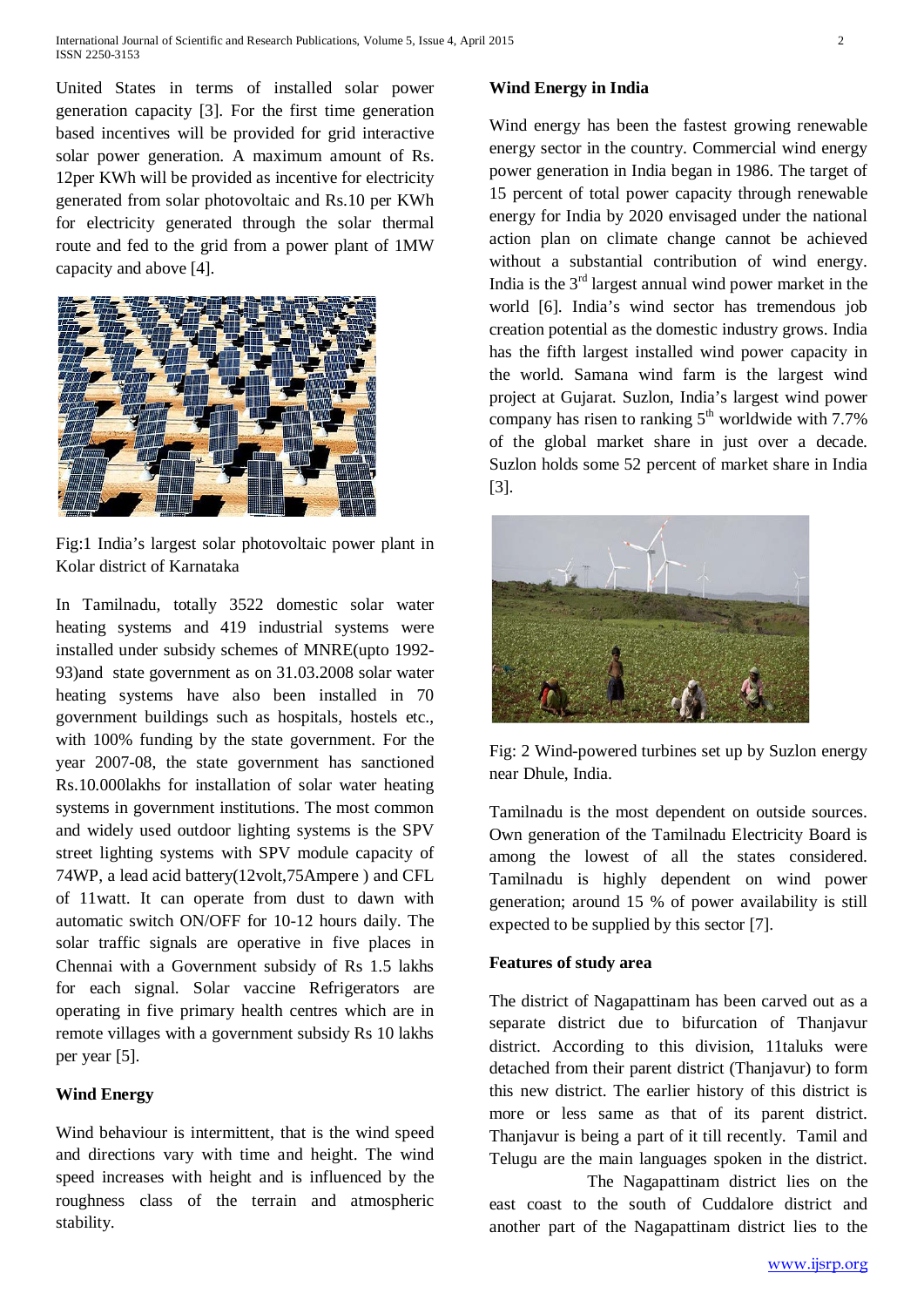south of Karaikal and Tiruvarur districts. Its northern boundary is about 75km southwards from the head quarters of the Cuddalore district. Thanjavur district and Tiruvarur district flank it on the west and on the south and east it is bordered by the Bay of Bengal. The district lies between  $10.25^{\circ}$  and  $11.40^{\circ}$  North longitude and  $76.49^{\circ}$  and  $80.01^{\circ}$  east longitude. The general geological formation of the district is plain and coastal. The Cauvery and its offshoots are the principal rivers. The following figure shows the area chosen for the study. It shows the taluk and district boundaries. The total geographical area of the district is  $2715.8 \text{km}^2$ .

#### **Weather and climate**

The average maximum temperature for the district (from 1991 to 2011) as a whole is about  $32.46^{\circ}$ C and the average minimum temperature is  $24.75^{\circ}$ C. Dust storms whirl winds and dusty winds blow from various quarters towards the end of M ay. The southwest winds sets in during April, it is the strongest in June and continues till September North east monsoon starts during the month of October and blow till January. Cyclonic storm with varying wind velocity affects once in 2 or 3 during the months of October, November and December. During southwest monsoon the air is calm and undisturbed.



central allocation; power purchased from Independent Power Producers (IPP), short term power from the exchange and other sources (including wind mills). Tamilnadu is the most dependent on outside sources. Own power generation by Tamilnadu Electricity Board is the lowest among all the states considered. A large portion of power supply in the state (around 30%) is allocated to it from central generating stations (CGSs). Another significant portion of power (15%) comes from other sources which includes wind power generation. Further 6% of power coming from the power exchanges. The reason for the low generation by the state sector is the absence of investments by the state in stable internal sources. In 2015-16, it is estimated that Tamilnadu will have a power deficit of around11 percentage. The power consumption in Nagapattinam District is tabulated as below:

| <b>Power</b><br>consu<br>mption | Units(KWh)   | <b>Power</b><br>consumption<br><b>Needs</b> | <b>Perce</b><br>ntage |
|---------------------------------|--------------|---------------------------------------------|-----------------------|
| Day                             | 21,26,200    | Domestic                                    | 36%                   |
| Month                           | 6,37,86,000  | Commercial                                  | 28%                   |
| Year                            | 76,54,32,000 | Agriculture                                 | 16%                   |
|                                 |              | Others                                      | 20%                   |

#### **Suggestions**

The aim of our study is to satisfy the energy demands in the study area chosen by integrating in an economical way, the available renewable energetic sources. Since, Nagapattinam district is in the coastal belt of Bay of Bengal, both solar and wind energies are abundant in the places chosen for the study. The main occupation of the district is agriculture. For agriculture, Tamilnadu Government is providing electricity with free of cost. For this purpose, the Government is buying electricity from private sector for heavy amount. To avoid such things we can generate our own integrated renewable energy. It is important to find an alternative to minimize buying electricity from private sectors. The integration of solar and wind energies will reduce the burden of buying electricity which is very beneficial to the government. Moreover, agriculture consumes a large amount of non-renewable resources, specifically petrol and diesel; it would be beneficial to switch over to integrated renewable resources.

#### **Mathematical Modelling**

Nagapattinam district is covered by coastal areas. The maximum temperature is about 32.46C and the minimum temperature is 24.75C. To meet our energy demands we can make use of the available renewable energy sources such as solar and wind. To meet the energy demands with cost minimized, we can combine